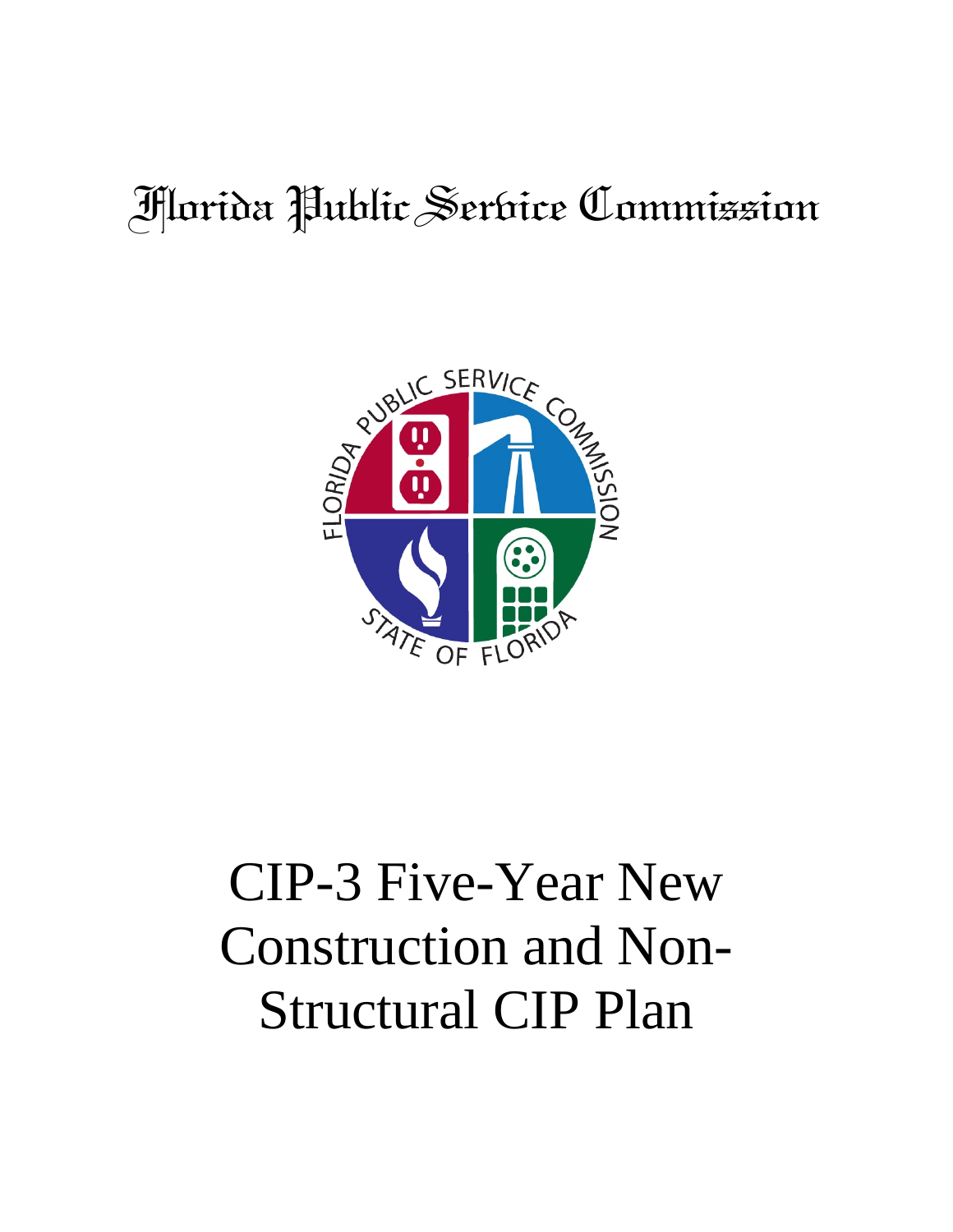### Florida Public Service Commission



## Budget Entity Level CIP-3 Project Explanation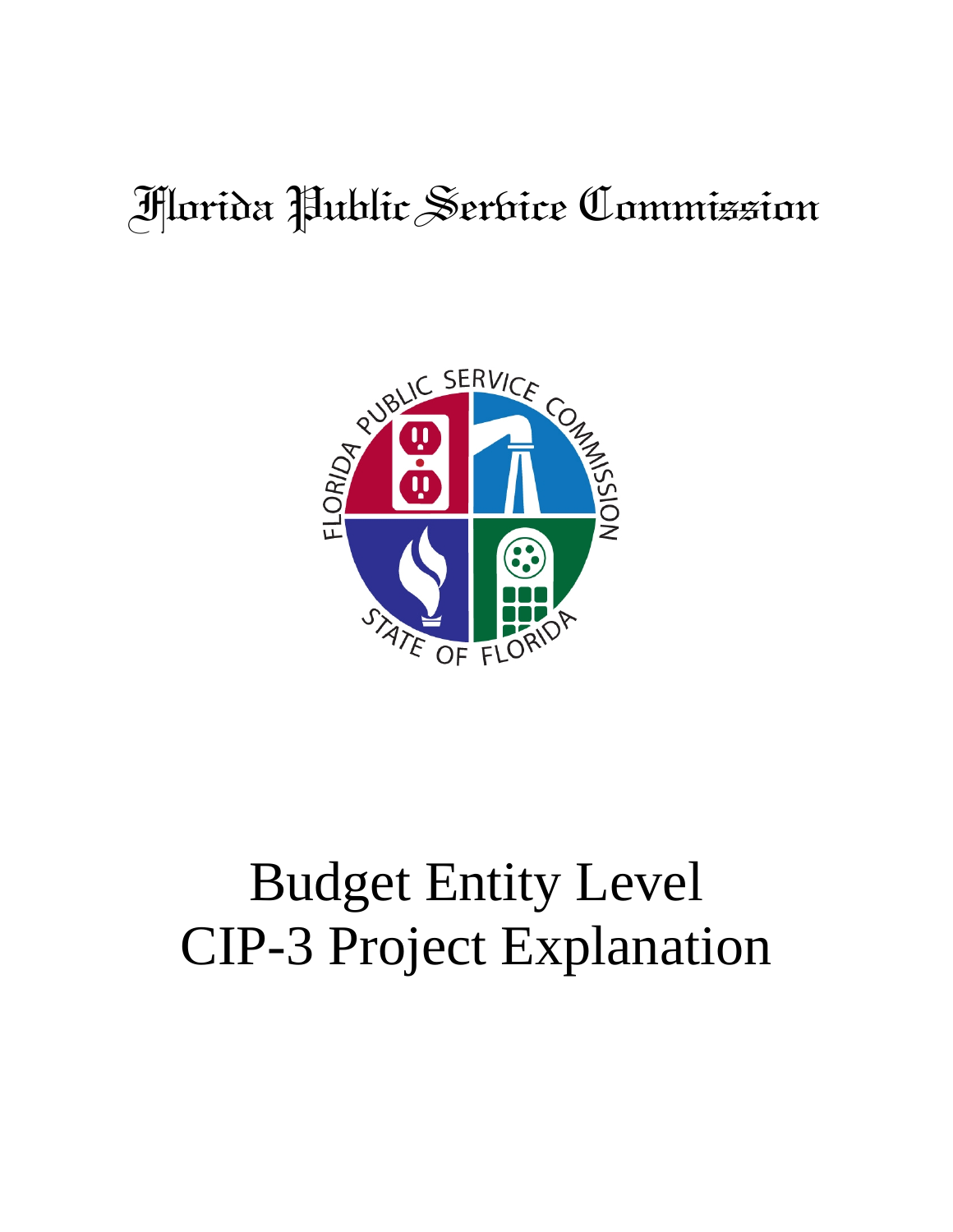### **CIP-3: Short-Term Project Explanation**

| Agency:                                                   | <b>Florida Public Service Commission</b> |                                      |                                         | <b>Agency Priority:</b>            |                                                       | N/A                      |                                    |
|-----------------------------------------------------------|------------------------------------------|--------------------------------------|-----------------------------------------|------------------------------------|-------------------------------------------------------|--------------------------|------------------------------------|
| <b>Budget Entity and</b><br><b>Budget Entity Code:</b>    | 61000000                                 |                                      |                                         | <b>Project Category:</b>           |                                                       | N/A                      |                                    |
| <b>Appropriation</b><br><b>Category Code:</b>             | N/A                                      |                                      |                                         | <b>LRPP Narrative Page:</b>        |                                                       | N/A                      |                                    |
| <b>PROJECT TITLE:</b>                                     | N/A                                      |                                      |                                         |                                    |                                                       |                          |                                    |
| <b>Statutory Authority:</b>                               | N/A                                      |                                      |                                         |                                    |                                                       |                          |                                    |
| To be Constructed by:                                     |                                          | Contract?<br>(Y/N)                   | YES NO                                  | <b>Force Acct.?</b><br>(Y/N)       | YES NO                                                |                          |                                    |
| <b>Facility</b><br><b>Type</b>                            | <b>Service</b><br>Load                   | <b>Planned</b><br><b>Used Factor</b> | <b>User Stations</b><br><b>Required</b> | <b>Existing</b><br><b>Stations</b> | <b>New User</b><br><b>Stations</b><br><b>Required</b> | <b>Space</b><br>Factor   | <b>Net Area</b><br><b>Required</b> |
|                                                           |                                          |                                      |                                         |                                    |                                                       |                          |                                    |
| <b>Geographic Location:</b>                               |                                          |                                      |                                         |                                    |                                                       |                          |                                    |
| <b>County:</b>                                            |                                          |                                      |                                         |                                    |                                                       |                          |                                    |
| <b>Facility</b><br><b>Type</b>                            | <b>Net Area</b><br>(square feet)         | <b>Efficiency</b><br>Factor          | <b>Gross Area</b><br>(square feet)      | <b>Unit Cost</b>                   | <b>Construction</b><br>Cost                           | <b>Occupancy</b><br>Date |                                    |
|                                                           |                                          |                                      |                                         |                                    |                                                       |                          |                                    |
| <b>Schedule of Project Components</b>                     |                                          | FY 2013-14                           | FY 2014-15                              | FY 2015-16                         | FY 2016-17                                            | FY 2017-18               |                                    |
| <b>1. Basic Construction Costs</b>                        |                                          | \$                                   | \$                                      | \$                                 | \$                                                    | \$                       |                                    |
| a. Construction Cost                                      |                                          |                                      |                                         |                                    |                                                       |                          |                                    |
| b. Permits, Inspections,                                  |                                          |                                      |                                         |                                    |                                                       |                          |                                    |
| <b>Impact Fees</b>                                        |                                          |                                      |                                         |                                    |                                                       |                          |                                    |
| c. Communication requirements<br>(conduits, wiring, etc.) |                                          |                                      |                                         |                                    |                                                       |                          |                                    |
| d. Utilities outside building                             |                                          |                                      |                                         |                                    |                                                       |                          |                                    |
| e. Site Development                                       |                                          |                                      |                                         |                                    |                                                       |                          |                                    |
| (roads, paving, etc.)                                     |                                          |                                      |                                         |                                    |                                                       |                          |                                    |
| f. Energy efficient                                       |                                          |                                      |                                         |                                    |                                                       |                          |                                    |
| equipment                                                 |                                          |                                      |                                         |                                    |                                                       |                          |                                    |
| g. Art allowance<br>(Section 255.043, Florida Statutes)   |                                          |                                      |                                         |                                    |                                                       |                          |                                    |
| h. Other                                                  |                                          |                                      |                                         |                                    |                                                       |                          |                                    |
| Subtotal:                                                 |                                          | \$                                   | \$                                      | \$                                 | \$                                                    | \$                       |                                    |

*Office of Policy and Budget - July 2012*